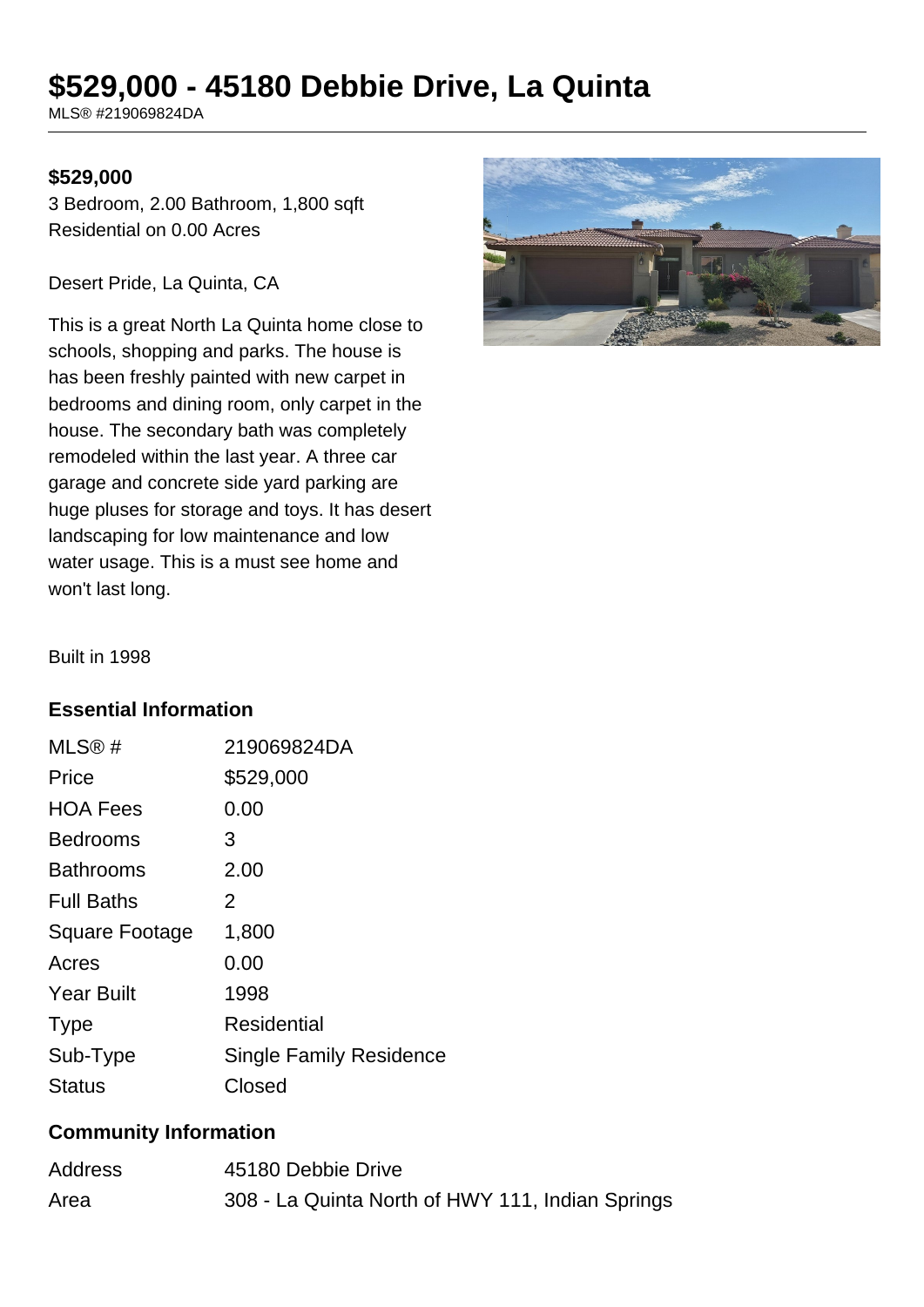| Subdivision  | <b>Desert Pride</b> |
|--------------|---------------------|
| City         | La Quinta           |
| County       | Riverside           |
| <b>State</b> | CA                  |
| Zip Code     | 92253               |

## **Amenities**

| <b>Parking Spaces</b> | 5                                                   |
|-----------------------|-----------------------------------------------------|
| Parking               | Direct Access, Driveway, Garage, Garage Door Opener |
| # of Garages          | 3                                                   |
| Garages               | Direct Access, Driveway, Garage, Garage Door Opener |
| View                  | Mountain(s), Panoramic                              |

## **Interior**

| Interior          | Carpet, Tile                                                                                                  |  |
|-------------------|---------------------------------------------------------------------------------------------------------------|--|
| Appliances        | Dishwasher, Gas Cooking, Gas Cooktop, Gas Oven, Gas Range, Gas<br>Water Heater, Microwave, Vented Exhaust Fan |  |
| Heating           | Central, Forced Air, Natural Gas                                                                              |  |
| Cooling           | <b>Central Air</b>                                                                                            |  |
| Fireplace         | Yes                                                                                                           |  |
| <b>Fireplaces</b> | Living Room, See Through                                                                                      |  |
| # of Stories      | 1                                                                                                             |  |
| <b>Stories</b>    | One                                                                                                           |  |

#### **Exterior**

| Exterior        | <b>Stucco</b>                                                |
|-----------------|--------------------------------------------------------------|
| Lot Description | Drip Irrigation/Bubblers, Sprinklers Timer, Sprinkler System |
| Roof            | Concrete                                                     |
| Construction    | <b>Stucco</b>                                                |
| Foundation      | Slab                                                         |

## **School Information**

| <b>District</b> | <b>Desert Sands Unified</b> |
|-----------------|-----------------------------|
| High            | La Quinta                   |

## **Additional Information**

| Date Listed    | November 2nd, 2021 |
|----------------|--------------------|
| Days on Market | -50                |
| Land Type      | Fee                |